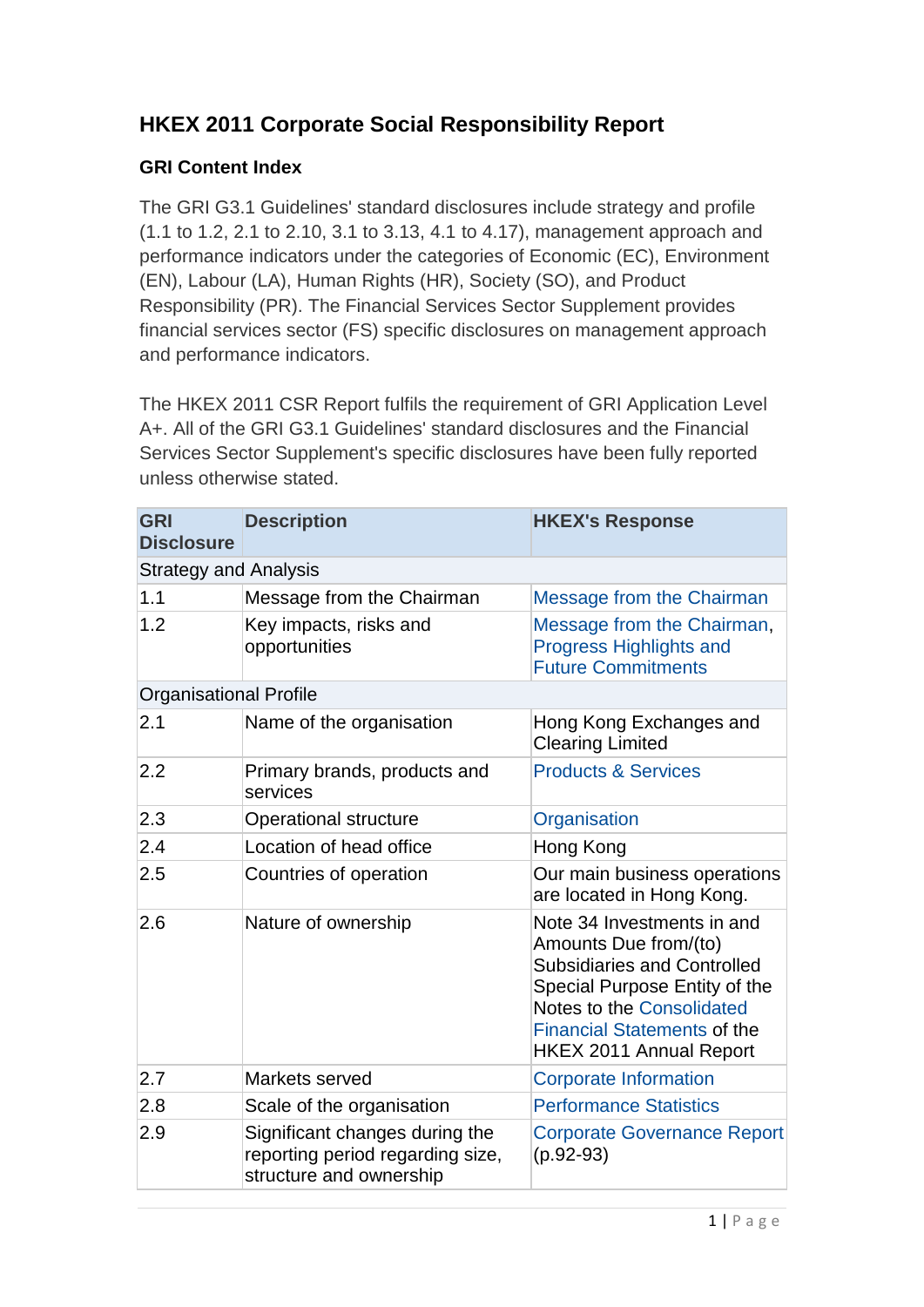| 2.10                     | <b>Awards received</b>                                                                    | <b>Recognition and Ratings on</b><br><b>Corporate Governance and</b><br><b>CSR</b>                                                                                               |
|--------------------------|-------------------------------------------------------------------------------------------|----------------------------------------------------------------------------------------------------------------------------------------------------------------------------------|
| <b>Report Parameters</b> |                                                                                           |                                                                                                                                                                                  |
| 3.1                      | Reporting period                                                                          | Calendar year 2011                                                                                                                                                               |
| 3.2                      | Date of the most recent previous<br>report                                                | 2010                                                                                                                                                                             |
| 3.3                      | Reporting cycle                                                                           | Annual                                                                                                                                                                           |
| 3.4                      | Contact point                                                                             | <b>Contents</b>                                                                                                                                                                  |
| 3.5                      | Process for defining report<br>content                                                    | <b>About this Report</b>                                                                                                                                                         |
| 3.6                      | Boundary of the report                                                                    | <b>About this Report</b>                                                                                                                                                         |
| 3.7                      | Specific limitations on report<br>scope or boundary                                       | <b>About this Report</b>                                                                                                                                                         |
| 3.8                      | Basis for reporting on entities that About this Report<br>can affect comparability        |                                                                                                                                                                                  |
| 3.9                      | Data measurement techniques<br>and bases of calculations                                  | <b>About this Report</b>                                                                                                                                                         |
| 3.10                     | Restatements of information and<br>reasons for such restatements                          | <b>About this Report</b>                                                                                                                                                         |
| 3.11                     | Significant changes in the<br>reporting scope, boundary or<br>measurement methods applied | <b>About this Report</b>                                                                                                                                                         |
| 3.12                     | <b>GRI</b> content index                                                                  | <b>GRI Content Index</b>                                                                                                                                                         |
| 3.13                     | Assurance                                                                                 | About this Report, Assurance<br><b>Statement</b>                                                                                                                                 |
|                          | Governance, Commitments and Engagement                                                    |                                                                                                                                                                                  |
| 4.1                      | Governance structure                                                                      | <b>Corporate Governance</b><br><b>Structure, Corporate</b><br>Governance Report (p.87-88),<br><b>Environmental, Social and</b><br><b>Governance Committee</b><br><b>Report</b>   |
| 4.2                      | Chair of the highest governance<br>body                                                   | <b>Board Composition</b>                                                                                                                                                         |
| 4.3                      | Independence of the highest<br>governance body                                            | <b>Board Composition,</b><br><b>Corporate Governance Report</b><br>(p.89)                                                                                                        |
| 4.4                      | Mechanisms to provide<br>recommendations or direction to<br>the highest governance body   | <b>Relations with Shareholders</b><br>and Other Stakeholders,<br><b>Corporate Governance Report</b><br>(p.99-101), Major<br><b>Engagement Practices and</b><br><b>Objectives</b> |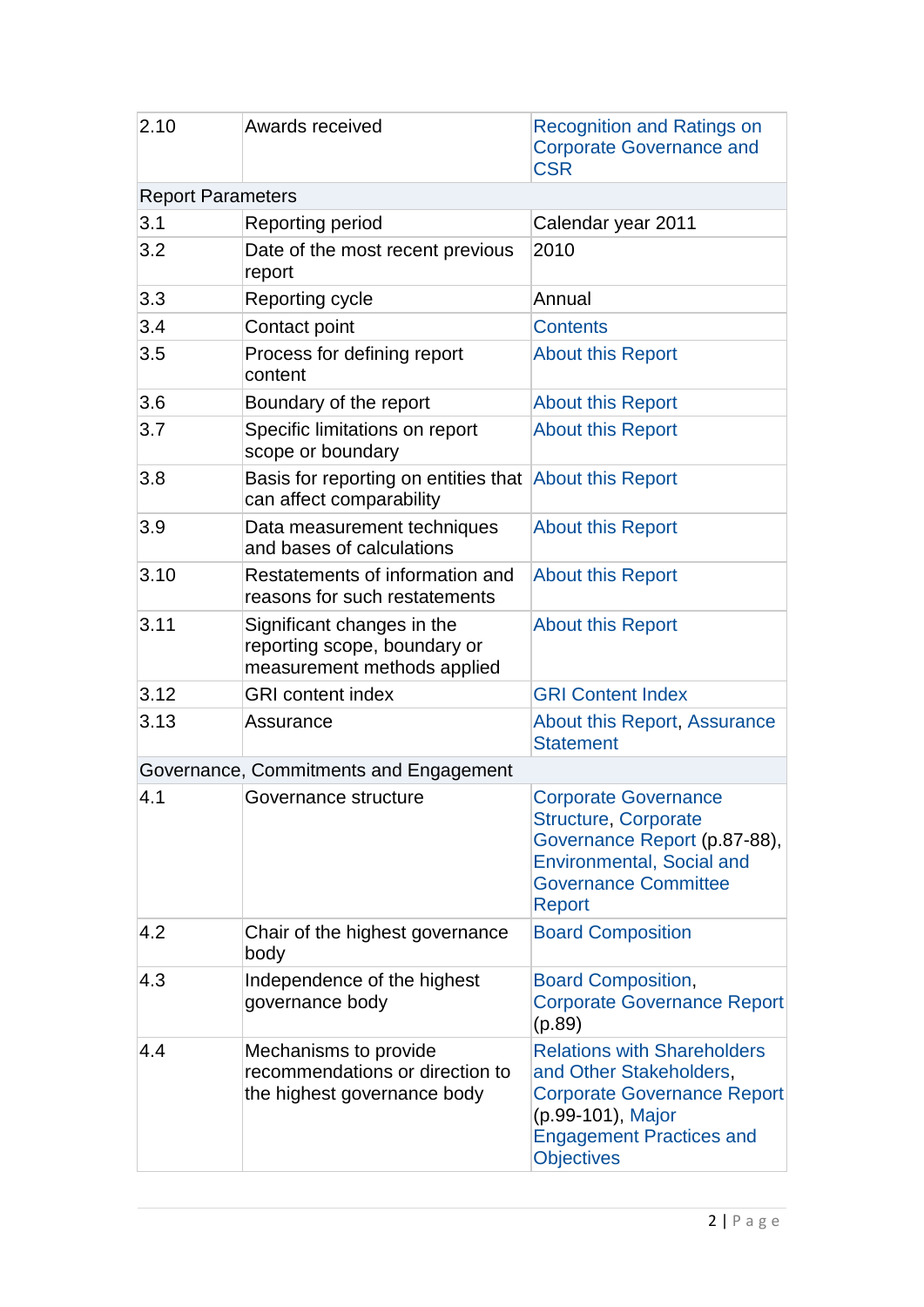| 4.5                         | Linkage between compensation<br>for members of the highest<br>governance body, senior<br>managers and executives, and<br>the organisation's performance | <b>Remuneration Committee</b><br>Report                                                                                                                                                                       |
|-----------------------------|---------------------------------------------------------------------------------------------------------------------------------------------------------|---------------------------------------------------------------------------------------------------------------------------------------------------------------------------------------------------------------|
| 4.6                         | Management of conflicts of<br>interest                                                                                                                  | <b>Public and Corporate</b><br><b>Responsibilities</b>                                                                                                                                                        |
| 4.7                         | Process for determining the<br>qualifications and expertise of the<br>highest governance body                                                           | <b>Board Composition,</b><br><b>Corporate Governance Report</b><br>$(p.88-89)$                                                                                                                                |
| 4.8                         | Statements of mission or values,<br>code of conduct, and principles<br>relevant to sustainability<br>performance                                        | <b>Mission and Strategic</b><br>Plan, CSR Policy, Human<br>Resources Manual (to be<br>updated soon), Core<br>Principles and Objectives for<br>the Marketplace, Workplace,<br><b>Community and Environment</b> |
| 4.9                         | Procedures of the highest<br>governance body for overseeing<br>the identification and<br>management of sustainability<br>performance                    | Governance and<br>Management, Environmental,<br><b>Social and Governance</b><br><b>Committee Report</b>                                                                                                       |
| 4.10                        | Processes for evaluating the<br>highest governance body's own<br>performance, particularly with<br>respect to sustainability<br>performance             | <b>Board Evaluation, Corporate</b><br>Governance Report (p.91)                                                                                                                                                |
| 4.11                        | Implementation of the<br>precautionary approach or<br>principle                                                                                         | Marketplace - Management<br>Practices and Performance,<br><b>Corporate Governance Report</b><br>$(p.97-99)$                                                                                                   |
| 4.12                        | Participation in/support for<br>external initiatives                                                                                                    | <b>Membership and Participation</b><br>in External Initiatives                                                                                                                                                |
| 4.13                        | <b>Memberships</b>                                                                                                                                      | <b>Membership and Participation</b><br>in External Initiatives                                                                                                                                                |
| 4.14                        | List of stakeholder groups                                                                                                                              | <b>Major Stakeholders of HKEX</b>                                                                                                                                                                             |
| 4.15                        | Identification and selection of<br>stakeholders                                                                                                         | <b>Stakeholder Engagement</b>                                                                                                                                                                                 |
| 4.16                        | Approaches to stakeholder<br>engagement                                                                                                                 | <b>Major Engagement Practices</b><br>and Objectives                                                                                                                                                           |
| 4.17                        | Key topics and concerns raised<br>through stakeholder engagement                                                                                        | <b>Stakeholder Engagement</b>                                                                                                                                                                                 |
| <b>Economic Performance</b> |                                                                                                                                                         |                                                                                                                                                                                                               |
| <b>DMA</b>                  | Economic performance                                                                                                                                    | Marketplace, Environment,<br><b>Remuneration Committee</b><br>Report                                                                                                                                          |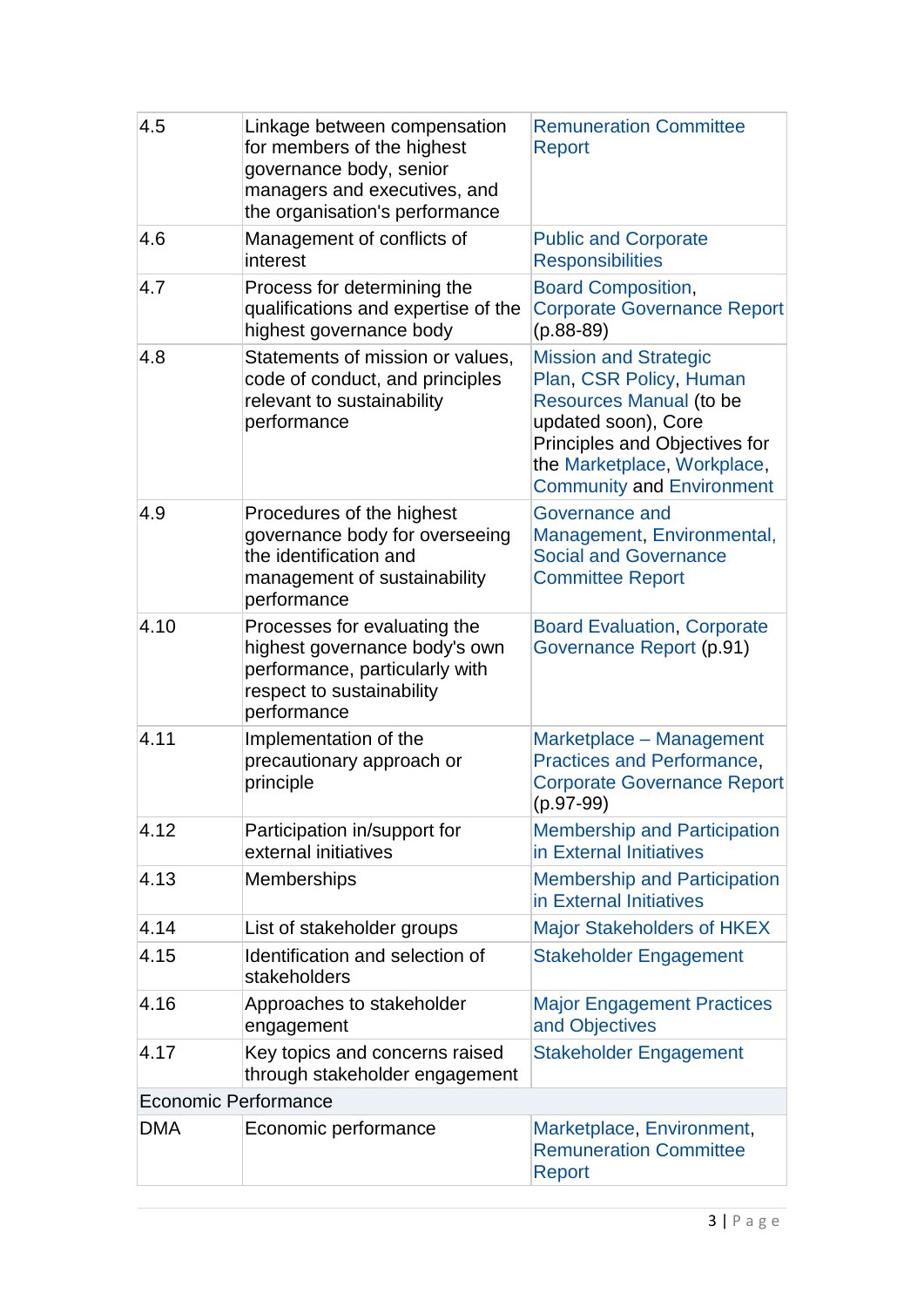|                     | Market presence                                                                                                                      | Marketplace, Workplace                                                                                                                                                                                                                                                                                                                                                                                                                                                                             |
|---------------------|--------------------------------------------------------------------------------------------------------------------------------------|----------------------------------------------------------------------------------------------------------------------------------------------------------------------------------------------------------------------------------------------------------------------------------------------------------------------------------------------------------------------------------------------------------------------------------------------------------------------------------------------------|
|                     | Indirect economic impacts                                                                                                            | Marketplace, Community                                                                                                                                                                                                                                                                                                                                                                                                                                                                             |
| $EC1 +$             | Direct economic value                                                                                                                | <b>Performance Statistics</b>                                                                                                                                                                                                                                                                                                                                                                                                                                                                      |
| $EC2 +$             | Financial implications due to<br>climate change                                                                                      | Environment - Management<br><b>Practices and Performance</b>                                                                                                                                                                                                                                                                                                                                                                                                                                       |
| $EC3 +$             | Defined benefit plan obligations                                                                                                     | <b>Remuneration Committee</b><br>Report                                                                                                                                                                                                                                                                                                                                                                                                                                                            |
| $EC4 +$             | Significant financial assistance<br>received from government                                                                         | None in 2011.                                                                                                                                                                                                                                                                                                                                                                                                                                                                                      |
| EC5 $\Diamond$      | Range of ratios of standard entry<br>level wage by gender compared<br>to local minimum wage at<br>significant locations of operation | <b>Performance Statistics</b>                                                                                                                                                                                                                                                                                                                                                                                                                                                                      |
| $EC6 \triangleleft$ | Policy, practices and proportion of Performance Statistics,<br>spending on locally-based<br>suppliers                                | Marketplace - Management<br><b>Practices and Performance</b>                                                                                                                                                                                                                                                                                                                                                                                                                                       |
| $EC7+$              | Procedures for local hiring and<br>proportion of senior management<br>hired from the local community                                 | <b>Performance Statistics,</b><br><b>Workplace - Management</b><br><b>Practices and Performance</b>                                                                                                                                                                                                                                                                                                                                                                                                |
| $EC8 +$             | Development and impact of<br>infrastructure investments and<br>services provided primarily for<br>public benefit                     | Marketplace, Community                                                                                                                                                                                                                                                                                                                                                                                                                                                                             |
| EC9 $\Diamond$      | Significant indirect economic<br>impacts                                                                                             | Marketplace, Community                                                                                                                                                                                                                                                                                                                                                                                                                                                                             |
|                     | <b>Environmental Performance</b>                                                                                                     |                                                                                                                                                                                                                                                                                                                                                                                                                                                                                                    |
| <b>DMA</b>          | <b>Materials</b>                                                                                                                     | Environment                                                                                                                                                                                                                                                                                                                                                                                                                                                                                        |
|                     | Energy                                                                                                                               | Environment                                                                                                                                                                                                                                                                                                                                                                                                                                                                                        |
|                     | Water                                                                                                                                | NA - As HKEX operates in<br>leased office premises, both<br>the water supply and<br>discharge are solely<br>controlled by the respective<br>building management which<br>considered the provision of<br>water withdrawal and<br>discharge data or sub-meter<br>for individual occupant not<br>feasible. We will be able to<br>gather the relevant data in the<br>long-term when we operate in<br>our own property, such as the<br>new Data Centre which is<br>scheduled for completion in<br>2013. |
|                     | <b>Biodiversity</b>                                                                                                                  | NR - As an exchange                                                                                                                                                                                                                                                                                                                                                                                                                                                                                |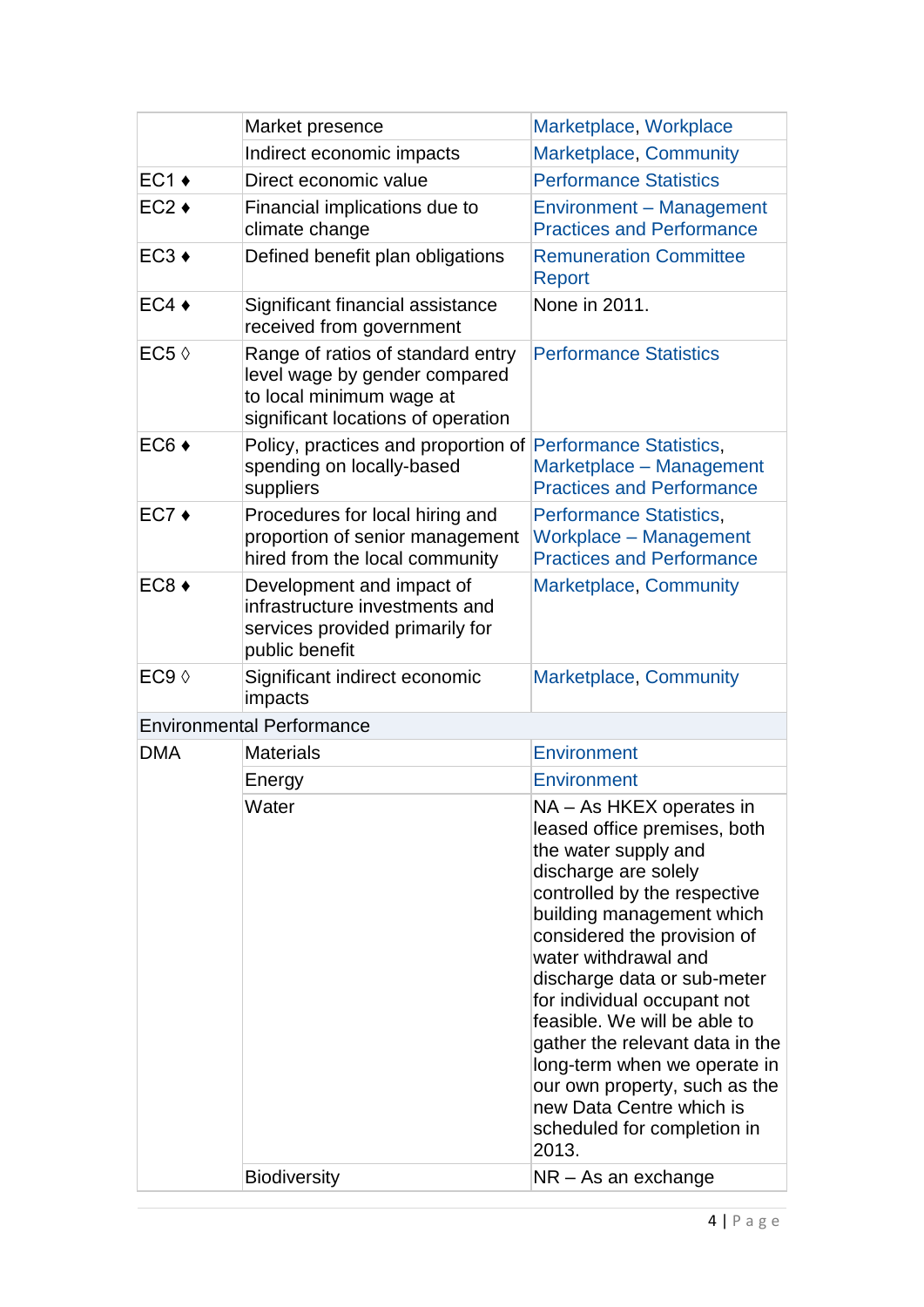|                                                                      | Emissions, effluents and waste                                                         | controller, our operations are<br>located in developed<br>commercial areas with no<br>significant impact on<br>biodiversity and species with<br>extinction risk.<br>Environment                                                                                                                                                                                                                                                                            |
|----------------------------------------------------------------------|----------------------------------------------------------------------------------------|------------------------------------------------------------------------------------------------------------------------------------------------------------------------------------------------------------------------------------------------------------------------------------------------------------------------------------------------------------------------------------------------------------------------------------------------------------|
|                                                                      | <b>Products and services</b>                                                           | Environment                                                                                                                                                                                                                                                                                                                                                                                                                                                |
|                                                                      | Compliance                                                                             | Environment                                                                                                                                                                                                                                                                                                                                                                                                                                                |
|                                                                      | Transport                                                                              | $NR - As$ an exchange<br>controller, we mainly provide<br>financial and data products<br>which require no physical<br>transportation.                                                                                                                                                                                                                                                                                                                      |
|                                                                      | Overall                                                                                | Environment                                                                                                                                                                                                                                                                                                                                                                                                                                                |
| $EN1 +$                                                              | Materials used                                                                         | <b>Performance Statistics</b>                                                                                                                                                                                                                                                                                                                                                                                                                              |
| $EN2 +$                                                              | Recycled input materials                                                               | <b>Performance Statistics</b>                                                                                                                                                                                                                                                                                                                                                                                                                              |
| EN <sub>3</sub>                                                      | Direct energy consumption                                                              | <b>Performance Statistics</b>                                                                                                                                                                                                                                                                                                                                                                                                                              |
| $EN4 +$                                                              | Indirect energy consumption                                                            | <b>Performance Statistics</b>                                                                                                                                                                                                                                                                                                                                                                                                                              |
| EN5 $\Diamond$                                                       | Energy saved due to conservation Performance Statistics<br>and efficiency improvements |                                                                                                                                                                                                                                                                                                                                                                                                                                                            |
| EN6 $\diamond$                                                       | Initiatives to provide energy<br>efficient or renewable energy<br>based products       | $NR - As$ an exchange<br>controller, we provide<br>products and services in<br>relation to the securities and<br>futures markets in Hong Kong<br>only.                                                                                                                                                                                                                                                                                                     |
| EN7 $\diamond$                                                       | Initiatives to reduce indirect<br>energy consumption                                   | <b>Performance Statistics,</b><br>Environment, Environment-<br><b>Management Practices and</b><br>Performance                                                                                                                                                                                                                                                                                                                                              |
| $EN8 +$<br>EN9 $\Diamond$<br>EN10 $\diamond$<br>$EN21 \triangleleft$ | Water withdrawal, recycled,<br>reused and discharge                                    | NA – As HKEX operates in<br>leased office premises, both<br>the water supply and<br>discharge are solely<br>controlled by the respective<br>building management which<br>considered the provision of<br>water withdrawal and<br>discharge data or sub-meter<br>for individual occupant not<br>feasible. We will be able to<br>gather the relevant data in the<br>long-term when we operate in<br>our own property, such as the<br>new Data Centre which is |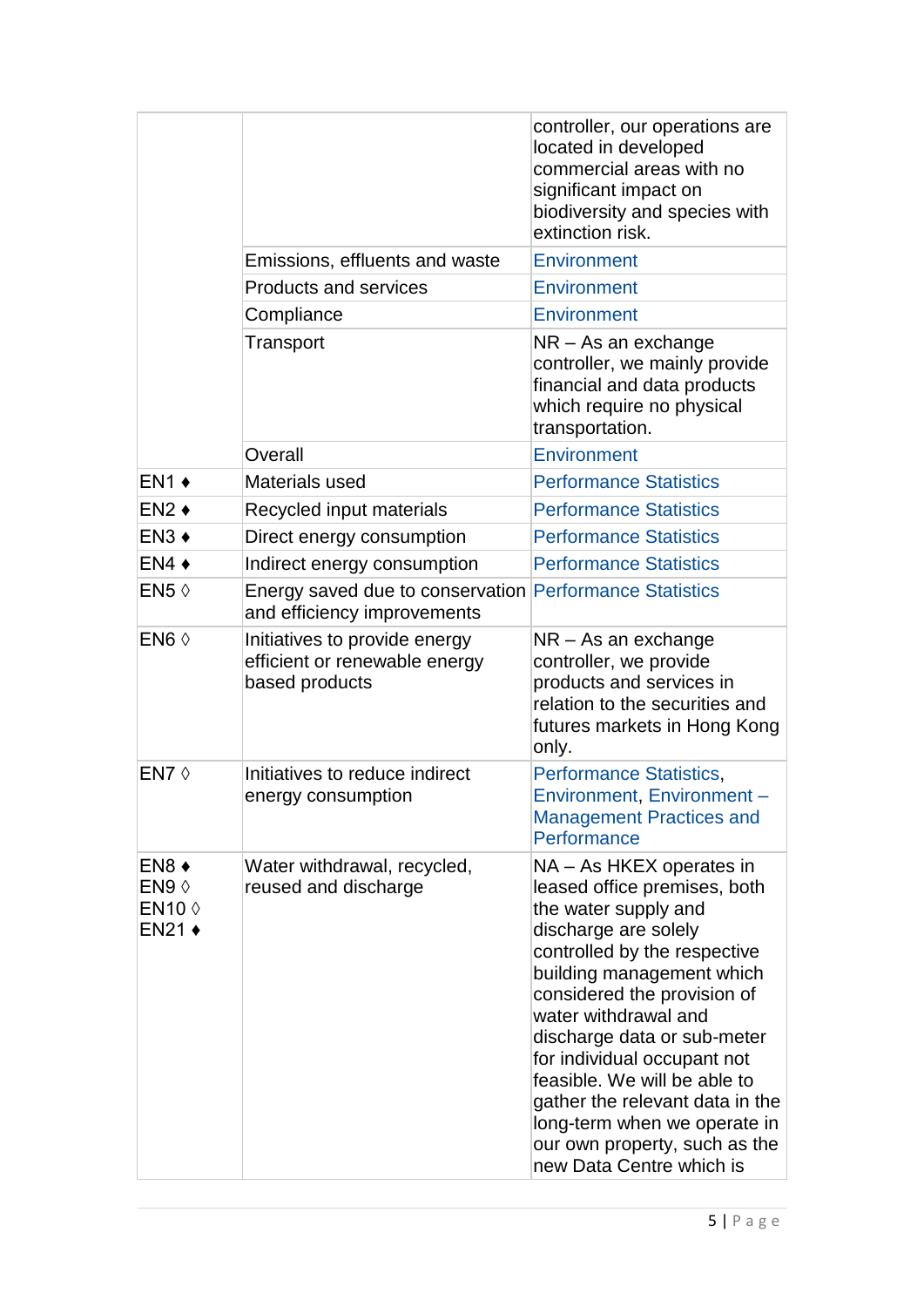|                                                                                                                 |                                                                                                                                                                                    | scheduled for completion in<br>2013.                                                                                                                                                    |
|-----------------------------------------------------------------------------------------------------------------|------------------------------------------------------------------------------------------------------------------------------------------------------------------------------------|-----------------------------------------------------------------------------------------------------------------------------------------------------------------------------------------|
| <b>EN11 +</b>                                                                                                   | Location and size of land in<br>adjacent to protected areas                                                                                                                        | None in 2011.                                                                                                                                                                           |
| $EN12 \rightarrow$<br>EN <sub>13</sub> $\Diamond$<br>EN <sub>14</sub> $\diamond$<br>EN <sub>15</sub> $\Diamond$ | Significant impacts on biodiversity<br>in protected areas, habitats<br>protected or restored, managing<br>impacts on biodiversity, and<br>species with extinction risk<br>affected | NR - As an exchange<br>controller, our operations are<br>located in developed<br>commercial areas with no<br>significant impact on<br>biodiversity and species with<br>extinction risk. |
| $EN16 \rightarrow$                                                                                              | Direct and indirect GHG<br>emissions                                                                                                                                               | <b>Performance Statistics</b>                                                                                                                                                           |
| $EN17 +$                                                                                                        | Other relevant indirect GHG<br>emissions                                                                                                                                           | <b>Performance Statistics</b>                                                                                                                                                           |
| <b>EN18 0</b>                                                                                                   | Initiatives to reduce GHG<br>emissions                                                                                                                                             | <b>Performance Statistics,</b><br>Environment, Environment-<br><b>Management Practices and</b><br>Performance                                                                           |
| $EN19 \rightarrow$                                                                                              | Emissions of ozone-depleting<br>substances                                                                                                                                         | <b>Performance Statistics</b>                                                                                                                                                           |
| $EN20 \triangleleft$                                                                                            | NOx, SOx, and other significant<br>air emissions                                                                                                                                   | $NR - As$ an exchange<br>controller, our operations<br>generate no significant<br>emissions of NOx, SOx and<br>other air pollutants.                                                    |
| <b>EN22 ♦</b>                                                                                                   | Waste by type and disposal<br>method                                                                                                                                               | <b>Performance Statistics</b>                                                                                                                                                           |
| $EN23$ $\triangleleft$                                                                                          | Significant spills of hazardous<br>substances                                                                                                                                      | $NR - As$ an exchange<br>controller, our operations are<br>office-based and do not<br>constitute any risks of<br>significant spills of hazardous<br>substances.                         |
| EN24 $\Diamond$                                                                                                 | Hazardous waste                                                                                                                                                                    | NR - As an exchange<br>controller, our operations are<br>office-based and do not<br>generate any significant<br>amounts of hazardous waste.                                             |
| EN25 $\Diamond$                                                                                                 | Water discharges and runoff                                                                                                                                                        | NR - As an exchange<br>controller, our operations are<br>office-based and the impact of<br>our water discharges and<br>runoff is not significant.                                       |
| $EN26 \rightarrow$                                                                                              | Initiatives to mitigate<br>environmental impacts of products Management Practices and                                                                                              | Environment, Environment-                                                                                                                                                               |
|                                                                                                                 |                                                                                                                                                                                    |                                                                                                                                                                                         |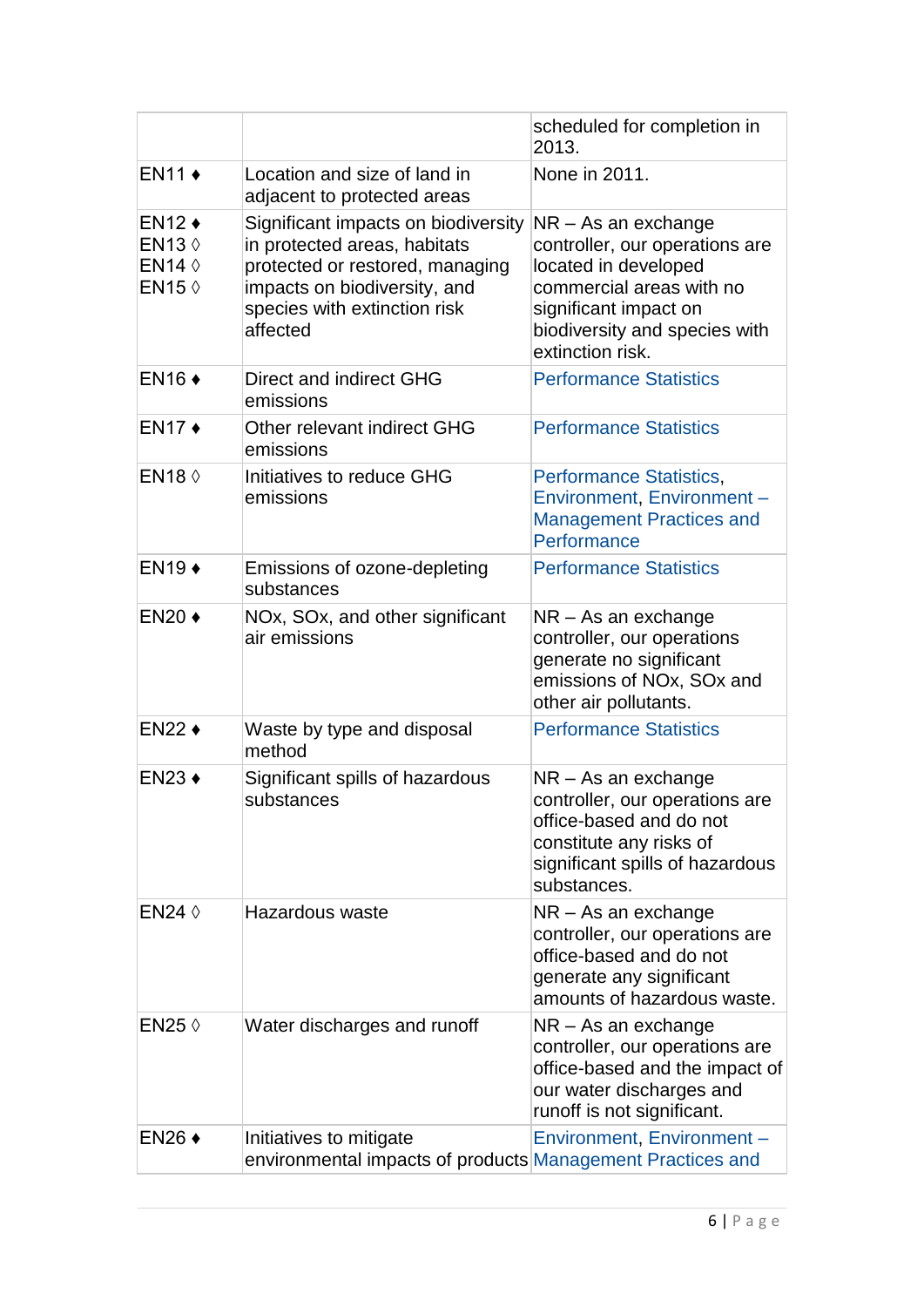|                        | and services                                                                                                      | Performance                                                                                                                           |
|------------------------|-------------------------------------------------------------------------------------------------------------------|---------------------------------------------------------------------------------------------------------------------------------------|
| EN27 +                 | Percentage of products sold and<br>their packaging materials that are<br>reclaimed                                | NR - As an exchange<br>controller, we mainly provide<br>financial and data products<br>without packaging materials.                   |
| $EN28$ $\triangleleft$ | Significant fines and sanctions for<br>non-compliance with<br>environmental laws and legislation                  | None in 2011.                                                                                                                         |
| EN29 0                 | Significant environmental impact<br>of transporting products                                                      | $NR - As$ an exchange<br>controller, we mainly provide<br>financial and data products<br>which require no physical<br>transportation. |
| EN30 $\diamond$        | <b>Environmental protection</b><br>expenditures and investments                                                   | <b>Performance Statistics</b>                                                                                                         |
|                        | <b>Labour Practices and Decent Work Conditions</b>                                                                |                                                                                                                                       |
| <b>DMA</b>             | Employment                                                                                                        | Workplace                                                                                                                             |
|                        | Labour/Management relations                                                                                       | Workplace                                                                                                                             |
|                        | Occupational health and safety                                                                                    | Workplace                                                                                                                             |
|                        | Training and education                                                                                            | Workplace                                                                                                                             |
|                        | Diversity and equal opportunity                                                                                   | Workplace                                                                                                                             |
| $LA1 +$                | Analysis of workforce                                                                                             | <b>Performance Statistics</b>                                                                                                         |
| $LA2 +$                | New employee hires and<br>employee turnover                                                                       | <b>Performance Statistics</b>                                                                                                         |
| $LA3$ $\diamond$       | Benefits provided to full-time<br>employee                                                                        | <b>Remuneration Committee</b><br>Report, Workplace -<br><b>Management Practices and</b><br>Performance                                |
| $LA4 \triangleleft$    | Employees covered by collective<br>bargaining agreements                                                          | None in 2011.                                                                                                                         |
| $LA5 +$                | Minimum notice period(s)<br>regarding significant operational<br>changes                                          | <b>Workplace - Management</b><br><b>Practices and Performance</b>                                                                     |
| LA6 $\Diamond$         | Formal joint management-worker<br>health and safety committees                                                    | Governance and<br><b>Management</b>                                                                                                   |
| $LA7 +$                | Rates of injury, occupational<br>diseases, lost days and<br>absenteeism, and number of<br>work-related fatalities | <b>Performance Statistics</b>                                                                                                         |
| $LAB \rightarrow$      | Education, training and prevention Workplace, Workplace -<br>of serious diseases                                  | <b>Management Practices and</b><br>Performance                                                                                        |
| $LAB \Diamond$         | Health and safety topics covered<br>in formal agreements with trade<br>unions                                     | NR - HKEX does not have<br>any formal agreements with<br>trade unions.                                                                |
|                        |                                                                                                                   |                                                                                                                                       |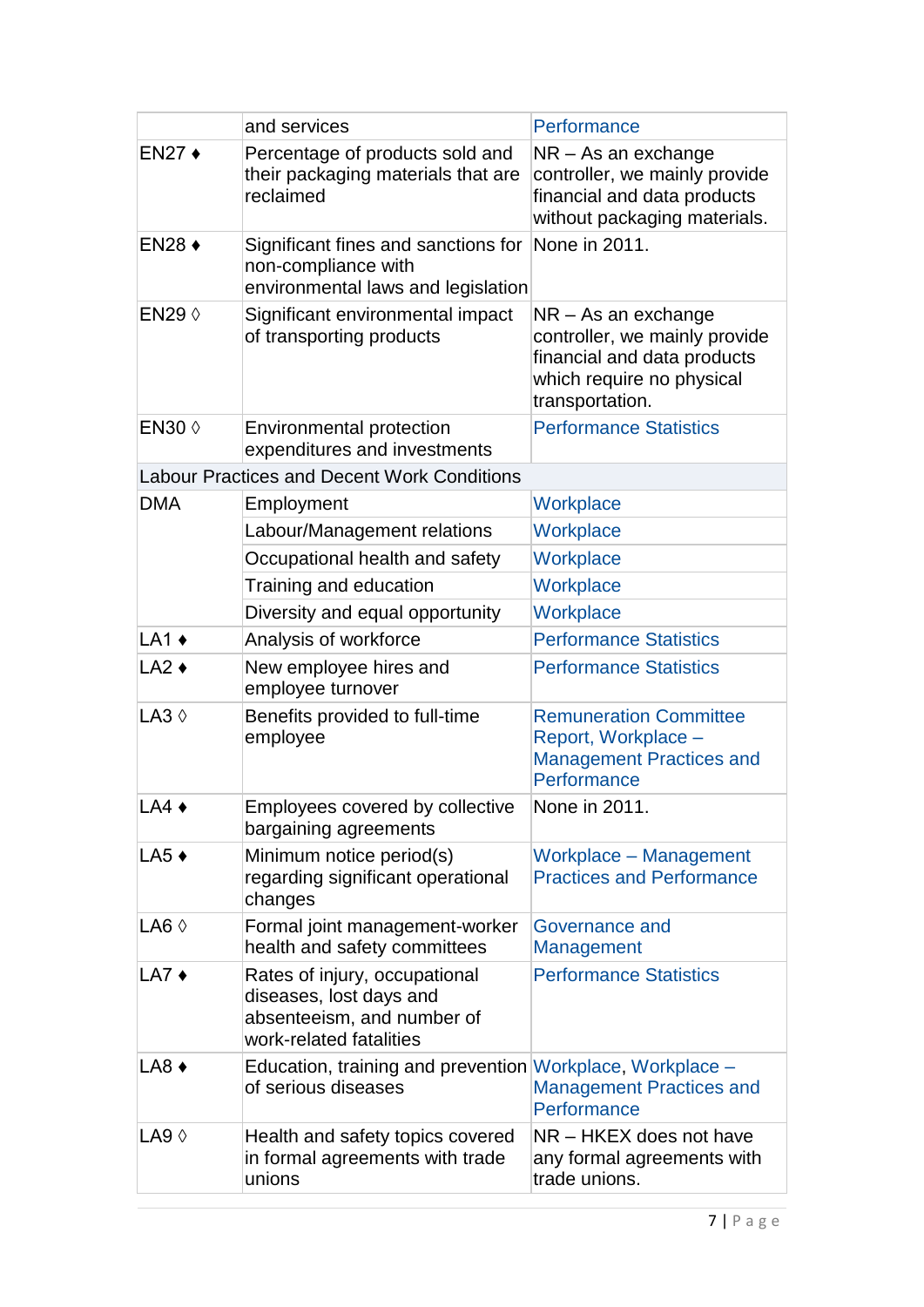| LA10 $\triangle$ | Average hours of training                                                                                                              | <b>Performance Statistics</b>                                                                                                                                                                                                            |
|------------------|----------------------------------------------------------------------------------------------------------------------------------------|------------------------------------------------------------------------------------------------------------------------------------------------------------------------------------------------------------------------------------------|
| LA11 $\diamond$  | Skills management and lifelong<br>learning programmes                                                                                  | Workplace, Workplace -<br><b>Management Practices and</b><br>Performance                                                                                                                                                                 |
| LA12 $\Diamond$  | Performance and career<br>development reviews                                                                                          | Workplace                                                                                                                                                                                                                                |
| $LA13 +$         | Composition of the Board and<br>breakdown of employees per<br>category according to indicators of $(p.87)$<br>diversity                | <b>Performance Statistics,</b><br><b>Corporate Governance Report</b>                                                                                                                                                                     |
| $LA14 \triangle$ | Ratio of basic salary and<br>remuneration of men to women                                                                              | <b>Performance Statistics</b>                                                                                                                                                                                                            |
| LA15 ◆           | Return to work and retention rates Workplace<br>after parental leave                                                                   |                                                                                                                                                                                                                                          |
| Human Rights     |                                                                                                                                        |                                                                                                                                                                                                                                          |
| <b>DMA</b>       | Investment and procurement<br>practices                                                                                                | <b>Marketplace</b>                                                                                                                                                                                                                       |
|                  | Non-discrimination                                                                                                                     | Workplace                                                                                                                                                                                                                                |
|                  | Freedom of association and<br>collective bargaining                                                                                    | Workplace                                                                                                                                                                                                                                |
|                  | Child labour, forced and<br>compulsory labour                                                                                          | Workplace                                                                                                                                                                                                                                |
|                  | Security practices                                                                                                                     | Workplace                                                                                                                                                                                                                                |
|                  | Indigenous rights                                                                                                                      | Workplace                                                                                                                                                                                                                                |
|                  | Assessment and remediation                                                                                                             | Marketplace, Workplace                                                                                                                                                                                                                   |
| $HR1 +$          | Significant investment<br>agreements and contracts that<br>include human rights clauses or<br>have undergone human rights<br>screening | None in 2011.                                                                                                                                                                                                                            |
| $HR2 +$          | Suppliers that have undergone<br>human rights screening                                                                                | None in 2011.                                                                                                                                                                                                                            |
| HR3 $\Diamond$   | Employee training on policies and<br>procedures concerning human<br>rights                                                             | <b>Performance Statistics</b>                                                                                                                                                                                                            |
| HR4 $\bullet$    | Incidents of discrimination and<br>corrective actions taken                                                                            | None in 2011.                                                                                                                                                                                                                            |
| $HR5+$           | Freedom of association and<br>collective bargaining                                                                                    | We do not consider our<br>operations or significant<br>suppliers to have high<br>exposure to risk concerning<br>human rights and we have not<br>identified any operations that<br>constitute risk to the right to<br>exercise freedom of |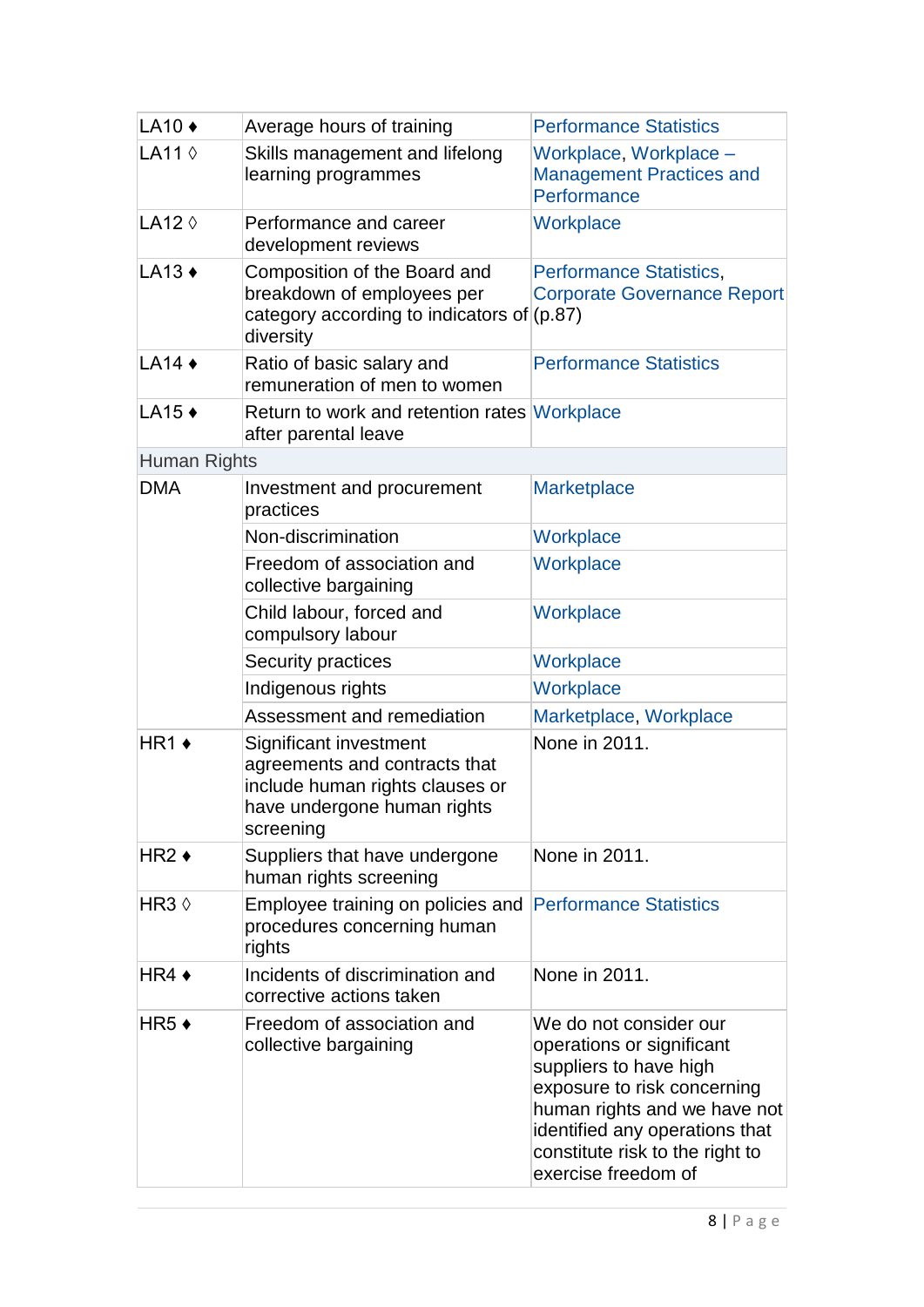|                   |                                                                                                                        | association or collective<br>bargaining.                                                                                                                   |
|-------------------|------------------------------------------------------------------------------------------------------------------------|------------------------------------------------------------------------------------------------------------------------------------------------------------|
| $HR6 +$           | Elimination of child labour                                                                                            | We do not consider our<br>operations or significant<br>suppliers to have high<br>exposure to risk concerning<br>the use of child labour.                   |
| HR7 $\star$       | Elimination of forced or<br>compulsory labour                                                                          | We do not consider our<br>operations or significant<br>suppliers to have high<br>exposure to risk concerning<br>the use of forced or<br>compulsory labour. |
| HR8 $\Diamond$    | Training for security personnel on<br>aspects of human rights                                                          | <b>Performance Statistics</b>                                                                                                                              |
| HR9 $\Diamond$    | Incidents of violations involving<br>rights of indigenous people                                                       | $NR - As$ an exchange<br>controller, our operations are<br>located in developed<br>commercial areas with no<br>significant impact on<br>indigenous people. |
| HR10 $\triangle$  | Operations that have been subject Our main business operations<br>to human rights reviews and/or<br>impact assessments | are located in Hong Kong and<br>we do not consider our<br>operations to have high<br>exposure to risk concerning<br>human rights.                          |
| $HR11 \triangleq$ | Grievances related to human<br>rights                                                                                  | None in 2011.                                                                                                                                              |
| Society           |                                                                                                                        |                                                                                                                                                            |
| <b>DMA</b>        | Community                                                                                                              | Stakeholder Engagement,<br><b>Marketplace</b>                                                                                                              |
|                   | Corruption                                                                                                             | <b>Marketplace</b>                                                                                                                                         |
|                   | Public policy                                                                                                          | <b>Marketplace</b>                                                                                                                                         |
|                   | Anti-competitive behaviour                                                                                             | <b>Marketplace</b>                                                                                                                                         |
|                   | Compliance                                                                                                             | Marketplace                                                                                                                                                |
| $SO1 \rightarrow$ | Programmes and practices that<br>assess and manage the impacts<br>of operations on the community                       | Stakeholder Engagement,<br>Community                                                                                                                       |
| $SO2 \rightarrow$ | Risks related to corruption                                                                                            | Marketplace - Management<br><b>Practices and Performance</b>                                                                                               |
| $SO3 \rightarrow$ | Anti-corruption training                                                                                               | Workplace                                                                                                                                                  |
| $SO4 \rightarrow$ | Incidents of corruption and actions None in 2011.<br>taken in response                                                 |                                                                                                                                                            |
| $SO5+$            | Public policy positions and                                                                                            | <b>Stakeholder Engagement</b>                                                                                                                              |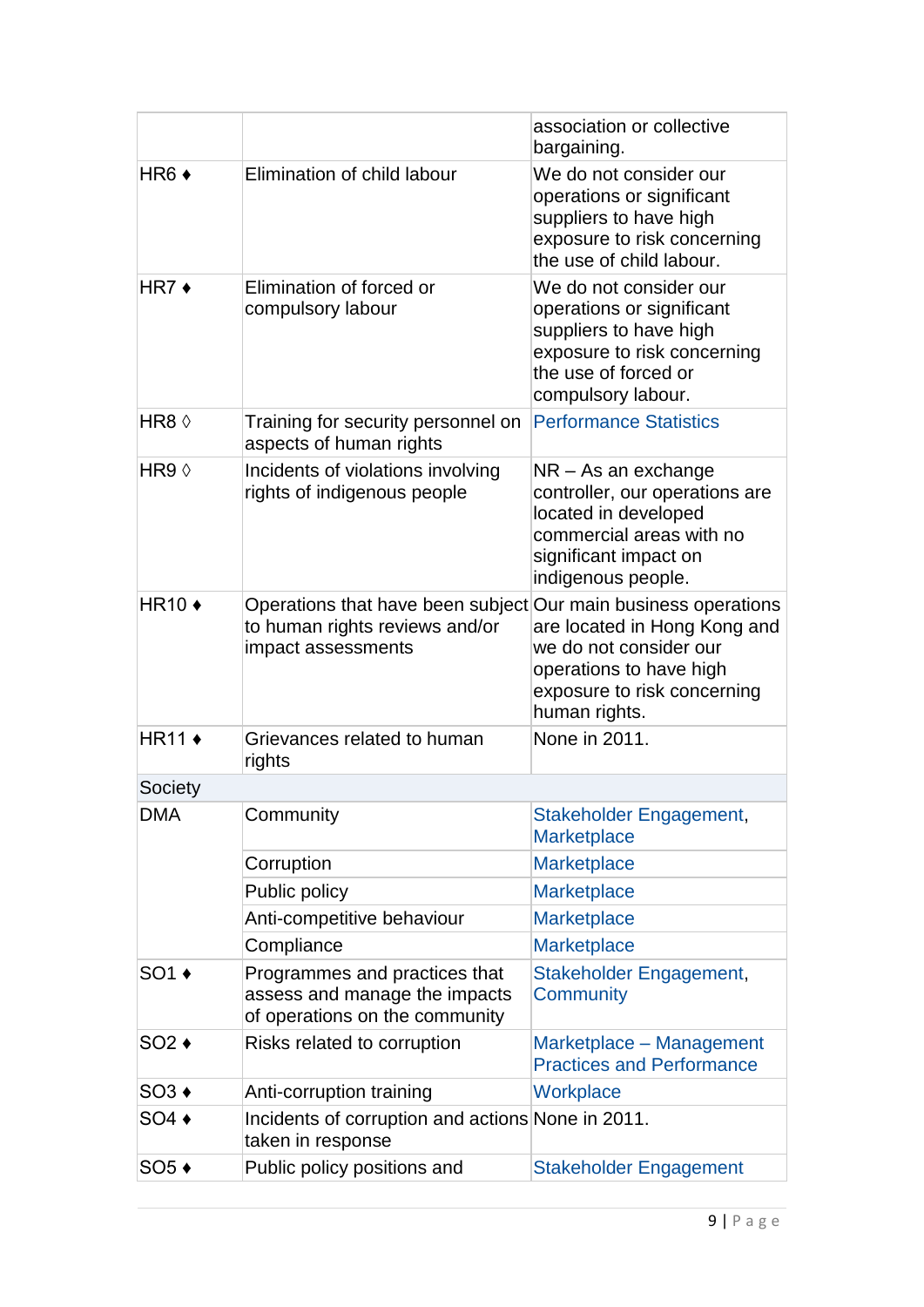|                                       | participation in public policy<br>development                                                                                                                        |                                                                                                                                                                                                                                                                                                                                                                                           |
|---------------------------------------|----------------------------------------------------------------------------------------------------------------------------------------------------------------------|-------------------------------------------------------------------------------------------------------------------------------------------------------------------------------------------------------------------------------------------------------------------------------------------------------------------------------------------------------------------------------------------|
| SO <sub>6</sub> 0                     | Contributions to political parties                                                                                                                                   | None in 2011.                                                                                                                                                                                                                                                                                                                                                                             |
| SO7 $\Diamond$                        | Legal actions for anti-competitive<br>behaviour                                                                                                                      | None in 2011.                                                                                                                                                                                                                                                                                                                                                                             |
| $SO8 \rightarrow$                     | Significant fines and sanctions for<br>non-compliance with laws and<br>regulations                                                                                   | None in 2011.                                                                                                                                                                                                                                                                                                                                                                             |
| $SO9 \rightarrow$<br>SO <sub>10</sub> | Operations with significant<br>potential or actual negative<br>impacts on local community and<br>the corresponding prevention and<br>mitigation measures implemented | Public consultation is sought<br>on HKEX's major initiatives to<br>collect interested parties'<br>views and comments which<br>are then thoroughly analysed<br>and considered to avoid<br>unexpected consequences or<br>adverse market impact. The<br>responses to consultations<br>and the consultation<br>conclusions are posted on the<br>HKEX website for the public's<br>information. |
|                                       | <b>Product and Service Responsibility</b>                                                                                                                            |                                                                                                                                                                                                                                                                                                                                                                                           |
| <b>DMA</b>                            | Customer health and safety                                                                                                                                           | NR - As an exchange<br>controller, we mainly provide<br>financial and data products<br>and services which do not<br>present any significant health<br>and safety impacts.                                                                                                                                                                                                                 |
|                                       | Product and service labelling                                                                                                                                        | <b>Marketplace</b>                                                                                                                                                                                                                                                                                                                                                                        |
|                                       | Marketing communications                                                                                                                                             | <b>Marketplace</b>                                                                                                                                                                                                                                                                                                                                                                        |
|                                       | Customer privacy                                                                                                                                                     | <b>Marketplace</b>                                                                                                                                                                                                                                                                                                                                                                        |
|                                       | Compliance                                                                                                                                                           | <b>Marketplace</b>                                                                                                                                                                                                                                                                                                                                                                        |
| $PR1 \rightarrow$<br>$PR2$ $\Diamond$ | Health and safety impacts of<br>products and services and<br>incidents of non-compliance                                                                             | NR - As an exchange<br>controller, we mainly provide<br>financial and data products<br>and services which do not<br>present any significant health<br>and safety impacts.                                                                                                                                                                                                                 |
| PR <sub>3</sub> +                     | Product and service information                                                                                                                                      | Marketplace - Management<br><b>Practices and Performance</b>                                                                                                                                                                                                                                                                                                                              |
| $PR4 \Diamond$                        | Non-compliance with regulations<br>concerning product and service<br>information and labelling                                                                       | None in 2011.                                                                                                                                                                                                                                                                                                                                                                             |
| PR5                                   | <b>Customer satisfaction</b>                                                                                                                                         | Marketplace - Management<br><b>Practices and Performance</b>                                                                                                                                                                                                                                                                                                                              |
| $PR6 +$                               | Marketing communications                                                                                                                                             | Marketplace - Management                                                                                                                                                                                                                                                                                                                                                                  |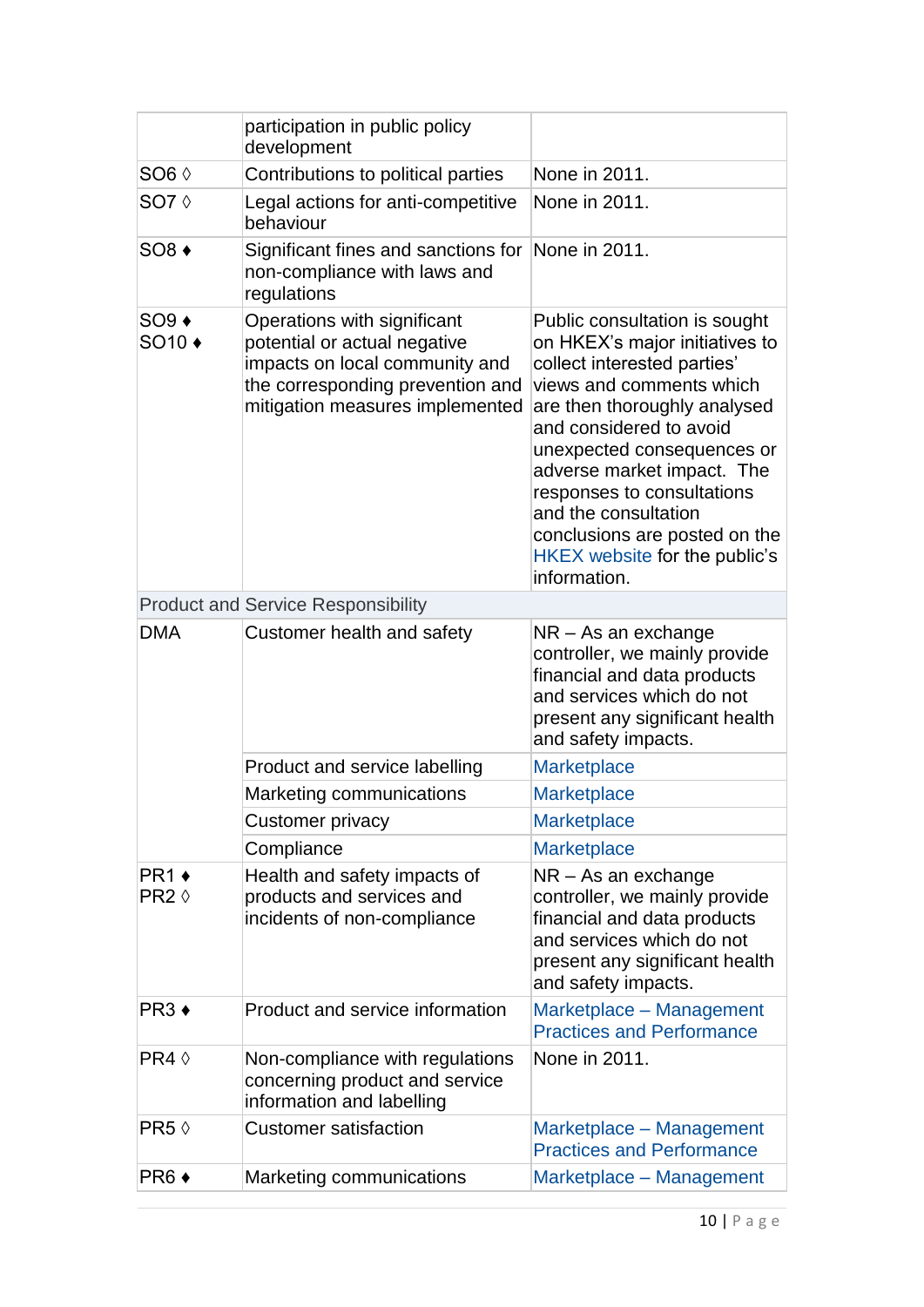|                   | standards                                                                                                                         | <b>Practices and Performance</b>                                                                                                                                                                                                                      |
|-------------------|-----------------------------------------------------------------------------------------------------------------------------------|-------------------------------------------------------------------------------------------------------------------------------------------------------------------------------------------------------------------------------------------------------|
| PR7 $\Diamond$    | Non-compliance concerning<br>marketing communications<br>standards                                                                | None in 2011.                                                                                                                                                                                                                                         |
| PR8 0             | Complaints regarding breaches of None in 2011.<br>customer privacy and losses of<br>customer data                                 |                                                                                                                                                                                                                                                       |
| $PR9 +$           | Significant fines for non-<br>compliance with laws and<br>regulations concerning the<br>provision and use of<br>products/services | None in 2011.                                                                                                                                                                                                                                         |
|                   | <b>Financial Services Sector Disclosures</b>                                                                                      |                                                                                                                                                                                                                                                       |
| <b>DMA</b>        | Product portfolio                                                                                                                 | Policy and Strategy,<br>Governance and<br>Management, Stakeholder<br>Engagement, Marketplace                                                                                                                                                          |
|                   | Audit                                                                                                                             | Marketplace - Management<br>Practices and Performance,<br><b>Corporate Governance Report</b><br>$(p.98-99)$                                                                                                                                           |
|                   | Active ownership                                                                                                                  | NR – HKEX did not have any<br>shareholding in companies<br>other than its subsidiaries as<br>at 31 December<br>2011. However, HKEX has<br>engaged with listed issuers on<br>ESG issues, details of which<br>are set out in Stakeholder<br>Engagement. |
| $FS1 \rightarrow$ | Environmental and social policies Policy and Strategy<br>applied                                                                  |                                                                                                                                                                                                                                                       |
| $FS2 \rightarrow$ | Assessment of environmental and Governance and<br>social risks                                                                    | <b>Management</b>                                                                                                                                                                                                                                     |
| $FS3 \rightarrow$ | Monitoring clients' implementation<br>of and compliance with<br>environmental and social<br>requirements                          | NR - As an exchange<br>controller, we do not provide<br>any commercial/corporate<br>banking or insurance<br>services.                                                                                                                                 |
| $FS4 \rightarrow$ | Improving staff competency to<br>implement environmental and<br>social policies and procedures                                    | Governance and<br>Management                                                                                                                                                                                                                          |
| $FS5 +$           | Interactions with clients/business<br>partners regarding environmental<br>and social risks and opportunities                      | Stakeholder Engagement,<br><b>Marketplace</b>                                                                                                                                                                                                         |
| FS6 ◆             | Percentage of the portfolio for                                                                                                   | NR - The evaluation and                                                                                                                                                                                                                               |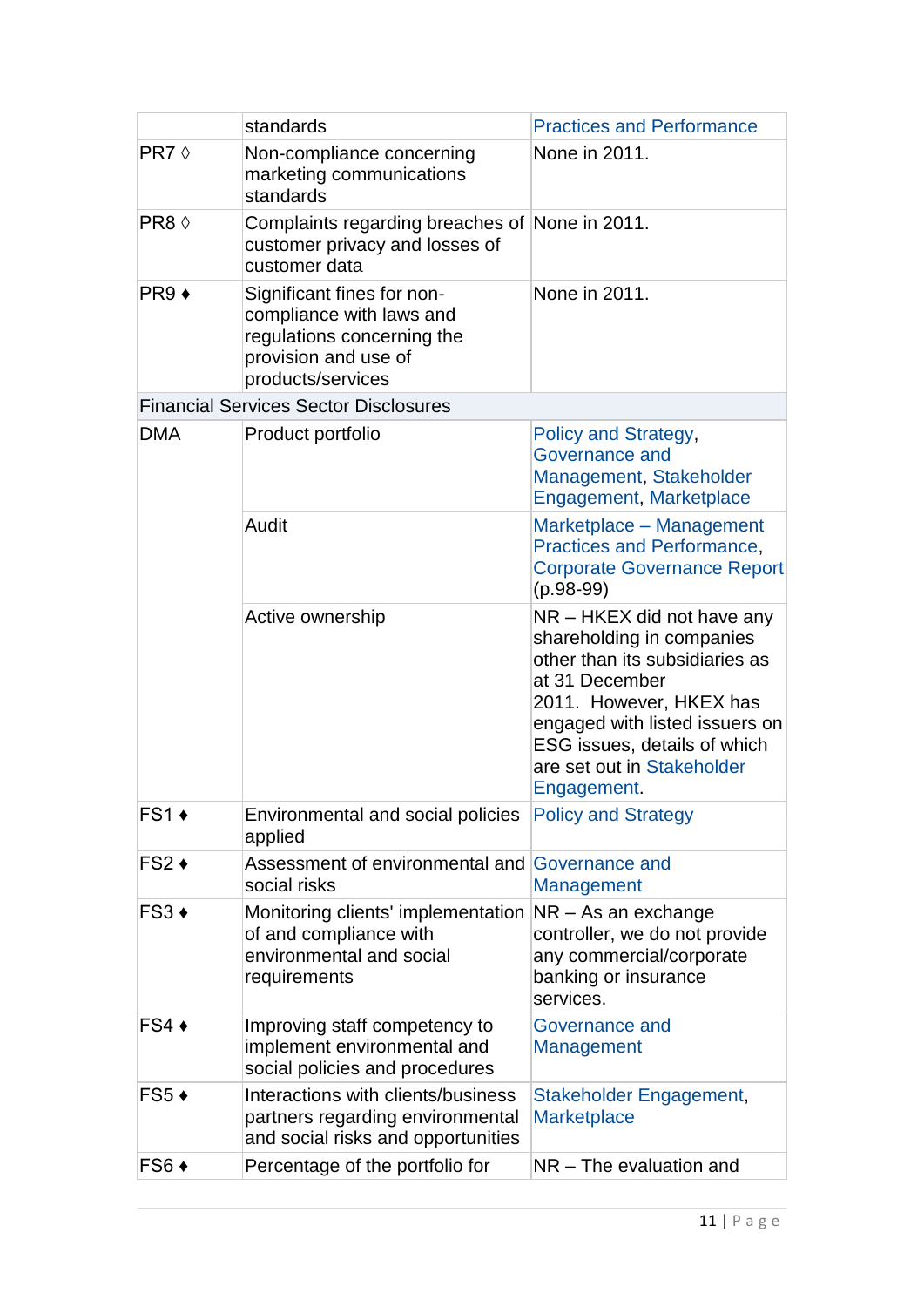|                   | business lines by specific region,<br>size and sector                                   | ranking of environmental or<br>social impact of our customer<br>base is not relevant to our<br>business as an exchange<br>controller.                                                                                                                                                                                                                                                                                                                                                                                                                                                                                                                                                                                                                                |
|-------------------|-----------------------------------------------------------------------------------------|----------------------------------------------------------------------------------------------------------------------------------------------------------------------------------------------------------------------------------------------------------------------------------------------------------------------------------------------------------------------------------------------------------------------------------------------------------------------------------------------------------------------------------------------------------------------------------------------------------------------------------------------------------------------------------------------------------------------------------------------------------------------|
| $FS7 +$           | Products and services designed<br>to deliver a specific social benefit                  | $NR$ – The provision of<br>products or services with<br>preferential terms/discounted<br>rates or that target an<br>underserved or<br>disadvantaged population is<br>not relevant to our business<br>as an exchange<br>controller. However, it is our<br><b>CSR Policy to support local</b><br>initiatives that create effective<br>and lasting benefits to the<br>community. The Stock Code<br><b>Balloting for Charity Scheme</b><br>established by HKEX in 1999<br>provides a platform for listed<br>companies to support social<br>welfare services in the<br>community. A total of \$58<br>million was raised in 2011 and<br>over \$430 million has been<br>raised through the Scheme<br>since its inception for The<br><b>Community Chest of Hong</b><br>Kong. |
| FS8 ◆             | Products and services designed<br>to deliver a specific environmental<br>benefit        | $NR$ – The provision of<br>products or services designed<br>with an explicit aim of<br>addressing environmental<br>issues is not relevant to our<br>business as an exchange<br>controller. However, it is our<br><b>CSR Policy to promote</b><br>environmental protection in<br>the marketplace. Therefore,<br>we have introduced various<br>initiatives to help mitigate the<br>environmental impacts of our<br>products and services, details<br>of which are set out in<br>Environment.                                                                                                                                                                                                                                                                           |
| $FS9 \rightarrow$ | Audits to assess the<br>implementation of environmental<br>and social policies and risk | Governance and<br>Management, Corporate<br>Governance Report (p.98-99)                                                                                                                                                                                                                                                                                                                                                                                                                                                                                                                                                                                                                                                                                               |